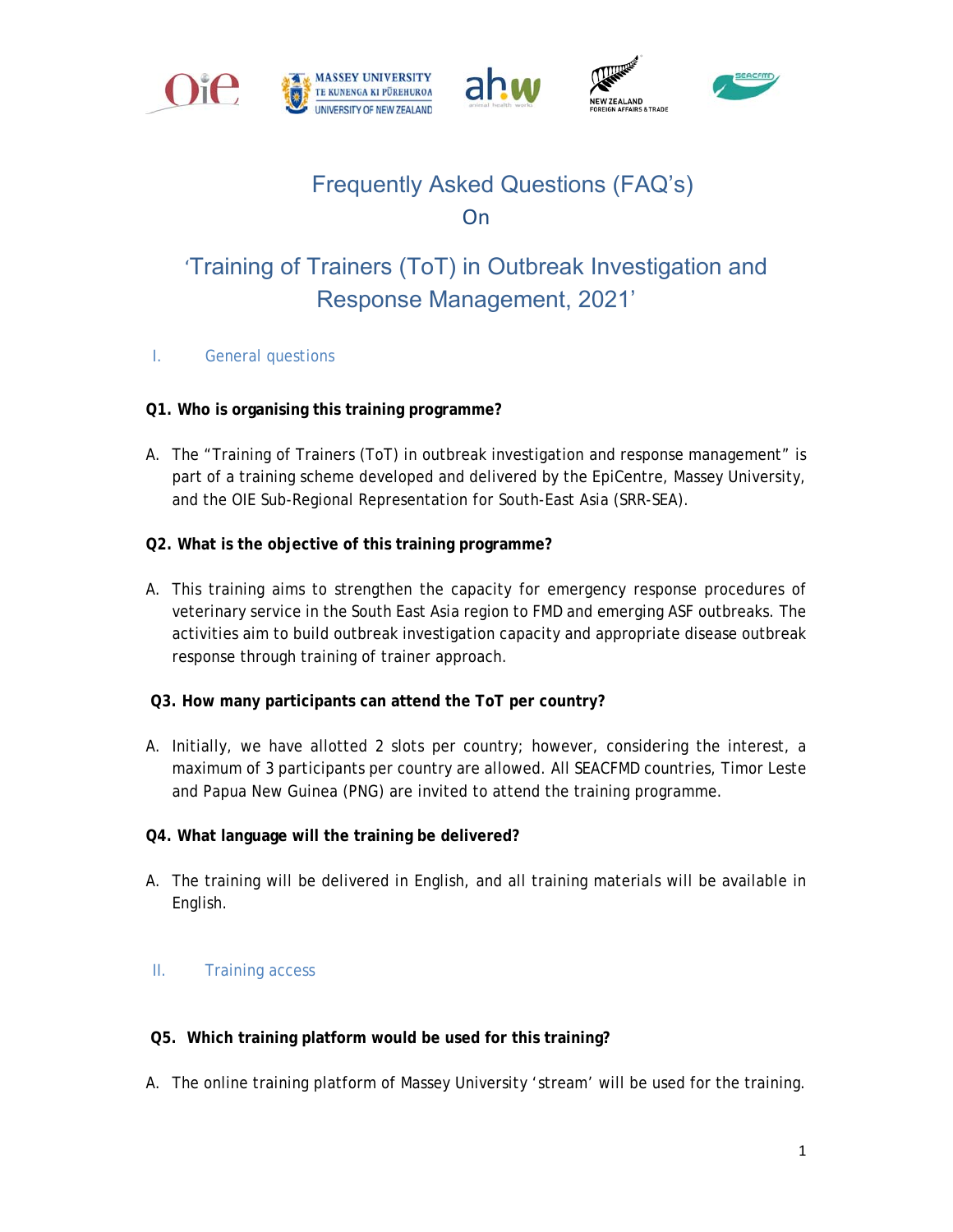







- **Q6. What is the system (hardware and software) required to access this training?**
- A. Any hardware (desktop, laptop, phone) that can run the latest browser software. Browser support:
	- o Desktop: Chrome, Firefox, Safari, Edge, Internet Explorer
	- o Mobile: Mobile Safari, Google Chrome

For the best experience and optimum security, we recommend that you keep your browser up to date.

- **Q7. What internet speed would be required to access the training platform?**
- A. Internet Speed: Use a broadband connection (256 Kbit/sec or faster—this will ensure that you can view videos and online presentations) through a USB wireless modem, ADSL, T1/T2, fibre optic or cable.
- **Q8. How do I access my training account as a training participant?**
- A. You will be provided with an account ID and password prior to the training.
- III. Training commitment and timeline
- **Q9. How long this online ToT would be for?**
- A. 5-week virtual training programme starting from 31 May 2 July 2021. The virtual training is a self-paced study with proactive learning for 5 weeks.
- **Q10. How much time the participants /trainees have to spend online?**
- A. The minimum time commitment expected from the trainees is 4 hours per week for 5 weeks.
- **Q11. Would there be live sessions during the training?**
- A. There would be three live sessions during the course one at the start ( week 1) and other towards the second half of the training. ( week 4 and week 5).

#### **Q12. Would trainees /participants have an opportunity to interact with other trainees?**

A. There will be an online discussion forum activated during the training during which participants will have an opportunity to interact with trainers and other training participants. This forum, the participants can access as per the convenience during the week by posting questions or participating in the discussion thread.